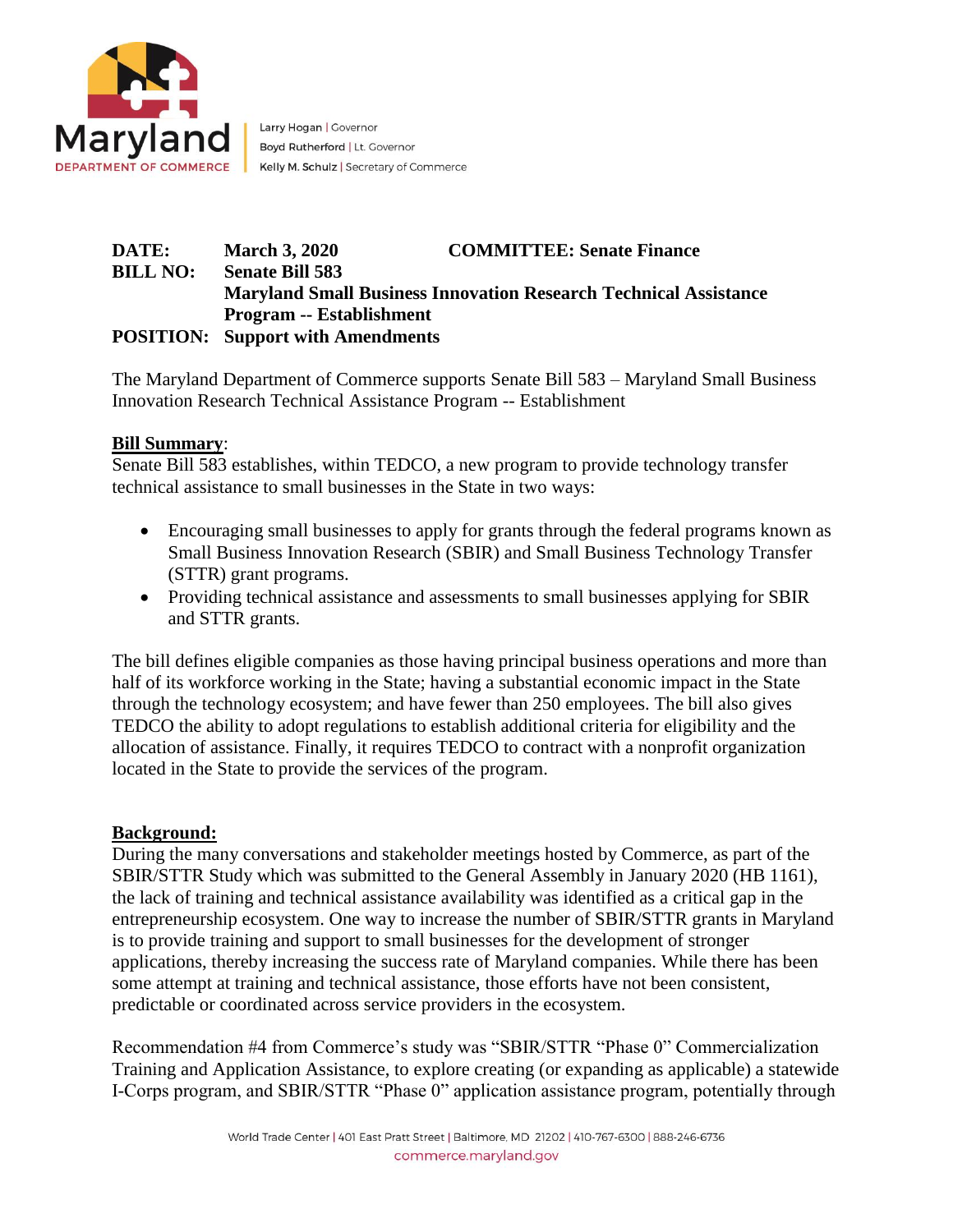partnerships between state agencies and the State's research universities. It appears that the proposed bill allows enough flexibility in the establishment of the program for this recommendation to be implemented, or some variation that may be deemed more appropriate as TEDCO evaluates the training and technical assistance to be provided under the program. The bill does not appear to provide a funding source for implementing the new program.

### **Rationale:**

Senate Bill 583 addresses the considerations outlined in the report. TEDCO is a logical organization to implement and oversee this program, as they are already engaged in technology transfer activities, providing grants and investments to entrepreneurs, and had previously received a grant in October 2019 from the SBA to provide this type of training. The program – the SBIR/STTR Proposal lab – provided for TEDCO to assist 20 companies in development of SBIR/STTR proposals to the National Science Foundation, through best-in-industry proposal training, mentoring, proposal reviews, and hands-on guidance. This model could be expanded under this new program to other federal agencies (beyond NSF).

Commerce believes TEDCO's role in aiding entrepreneurs is critical to growing jobs and the economy. TEDCO and Commerce are partners in this effort and believe Senate Bill 583 will advance the development of Maryland's innovation ecosystem.

While Commerce fully supports the creation of a Small Business Innovation Research Technical Assistance Program to be managed by TEDCO, the Department has concerns with the definition of small business in Senate Bill 583. The recommendation to develop a SBIR/STTR application assistance program was based on input Commerce heard from stakeholders that researchers often need assistance in navigating and completing the SBIR/STTR application process. The recommendation was intended to provide assistance to small businesses. The definition of small business in Senate Bill 583 as currently drafted would preclude small businesses from participating in the program. Commerce requests that the definition of small business be revised to ensure that the intended beneficiaries of the program are able to participate.

#### **Explanation of Amendments:**

**Amendment No. 1** makes a technical change.

**Amendment No. 2** strikes the requirement that a small business must have a substantial economic impact on the State's technology ecosystem in order to be eligible for application assistance, and reduces the size of small businesses that may receive application assistance from businesses with 250 employees to businesses with 50 employees.

These amendments conform SB 583 to the recommendations made by Commerce to the General Assembly by allowing very small and startup businesses, which need assistance with SBIR/STTR applications, to participate in the program.

#### **Commerce respectfully requests a favorable report with amendments on Senate Bill 583.**